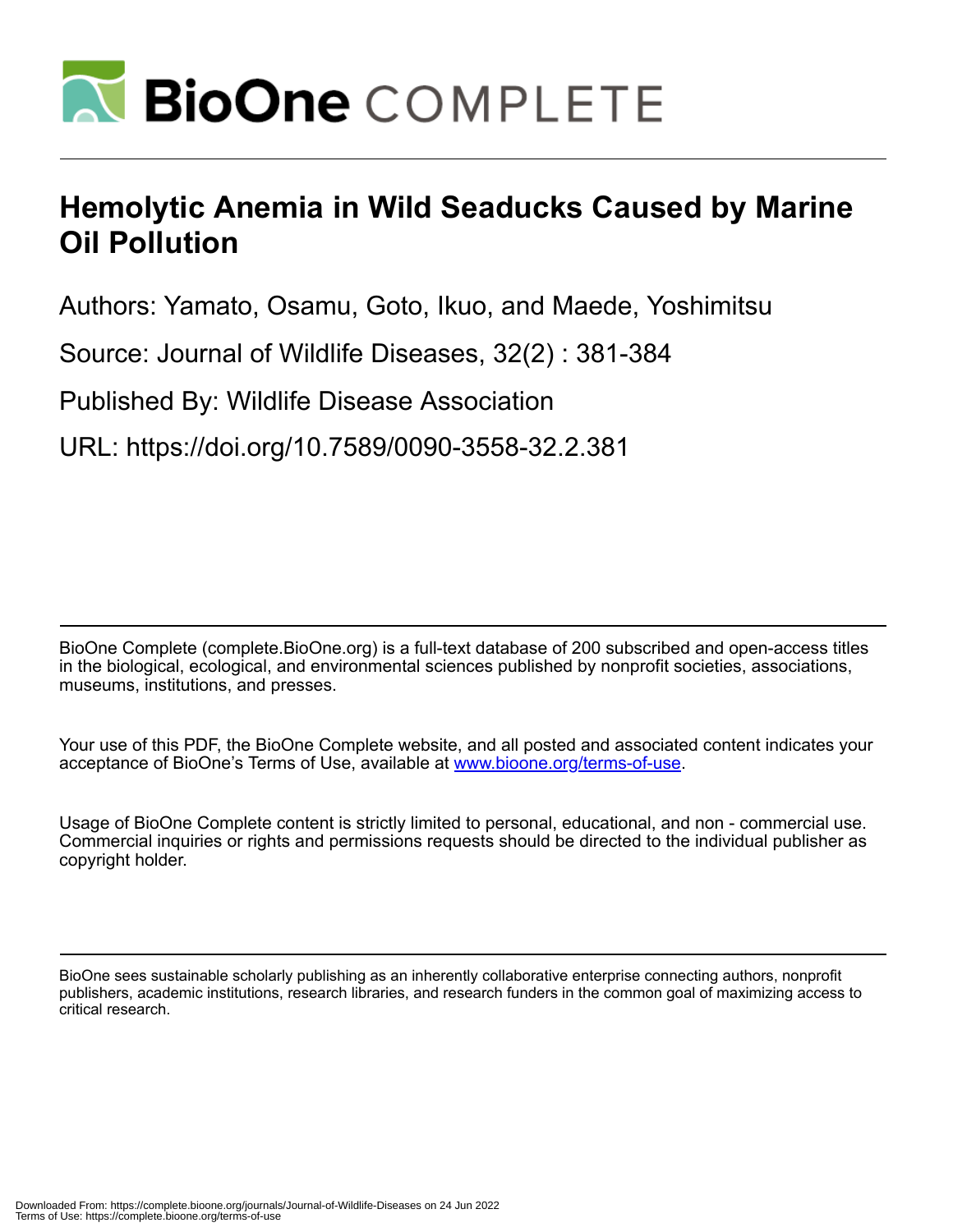## **Hemolytic Anemia in Wild Seaducks Caused by Marine Oil Pollution**

**Osamu Yamato, lkuo Goto, and Yoshimitsu Macdc,** Laboratory of Medicine, Department of Veterinary Clinical Science, Graduate School of Veterinary Medicine, Hokkaido University, Sapporo 060, Japan

ABSTRACT: Clinico-pathological examinations *were* conducted on wild white-winged scoters (Melanitta fusca) contaminated with fuel oil (Bunker C oil) from a capsized cargo ship in February 1993 in Japan. The erythrocyte count, hemoglobin concentration and hematocrit val ue in the oiled seaducks all were decreased and numerous immature erythrocytes were oh served in blood smears. In addition, hemosiderosis was observed in the liver, kidney, and lung of some birds. We propose that the sea ducks suffered from hemolytic anemia induced by ingestion of oil, which occurs when the birds preen their oiled plumage.

*Key words:* Hemolytic anemia, hemosiderosis, Japan, marine oil pollution, *Melanitta fusca, M. nigra,* seaduck, white-winged scoter.

Oil pollution recently has become a serious hazard to waterfowl. Waterfowl can ingest oil when they preen their oiled plumage and when they eat oil-contaminated food or water (Hartung, 1963). The toxic effects of oil on birds have been ex perimentally studied. Oral doses of several petroleum products have produced various toxic changes affecting growth (Miller et al., 1978), reproduction (Holmes et al., 1978), osmoregulation (Crocker et al., 1975), steroid metabolism (Peakall et al., 1981), erythrocyte metabolism (Leighton et al., 1983), lymphocyte function (Leighton, 1986), and hepatic and renal functions  $(Hartung and Hunt, 1966)$ . Based on these experimental studies, oil toxicity is a definite factor in the mortality of marine birds from oil pollution. However, there are few reports concerning the clinico-pathological findings of wild birds that become oiled.

On 26 January 1993, a cargo ship hit the rocks near Tomakomai Port (42°37'N, 14l#{176}35'E), Hokkaido, Japan, and 445.3 kI of fuel oil (Bunker C oil) spilled from the ship. Within 2 mo, local wildlife conser vation officers and volunteers had collected 222 dead and 84 live oil-soaked sea ducks. Of the 84 oiled birds, 32 birds recovered after treatment and were released. Our objective was to describe clinicopathological observations of those wild seaducks poisoned by Bunker C oil.

Twenty-seven oil soaked seaducks, 15 white-winged scoters *(Melanitta fusca),* seven black scoters *(M. nigra)* and five oldsquaw *(Clangula hyemalis),* were admitted to the Veterinary Hospital of Hokkaido University, Sapporo, Japan, on 5 February 1993. These seaducks are common winter visitors to seacoasts and bays in Japan. Of these birds, 15 birds died soon after being admitted and were necropsied. The remaining 10 white-winged scoters (six males and four females) and **two** black scoters (one male and one female) were washed in five liters of 2% household neutral dish-washing detergent. They were dried by heated air and then housed in a nursing room. The birds were given water and fresh fish ad libitum. In addition, vitamin B complex consisting of 25 mg of thiamine hydrochloride, 25 mg of pyridoxine hydrochloride and 0.25 mg of cyanocobalamine (Vitamedin, Sankyo Company, Tokyo, Japan), and 50 mg of  $\alpha$ tocophemol (Juvela, Esai Co., Tokyo, Japan) also were administered orally every day in each ducks.

Blood samples were not collected from the seaducks when they were first presented to the Veterinary Hospital because much work was required for treatment of the seaducks, and we believed blood collection from the emaciated birds would be too make their stressful. On days 12 and 26 after the onset of treatment, about 3 ml of blood was withdrawn from the brachial vein into a syringe moistened with heparim. Red blood cell (RBC) count was calculated using a Thoma's hemocytometer (Kayagaki Co., Tokyo, Japan). Hematocrit (PGV) value was measured by the micro-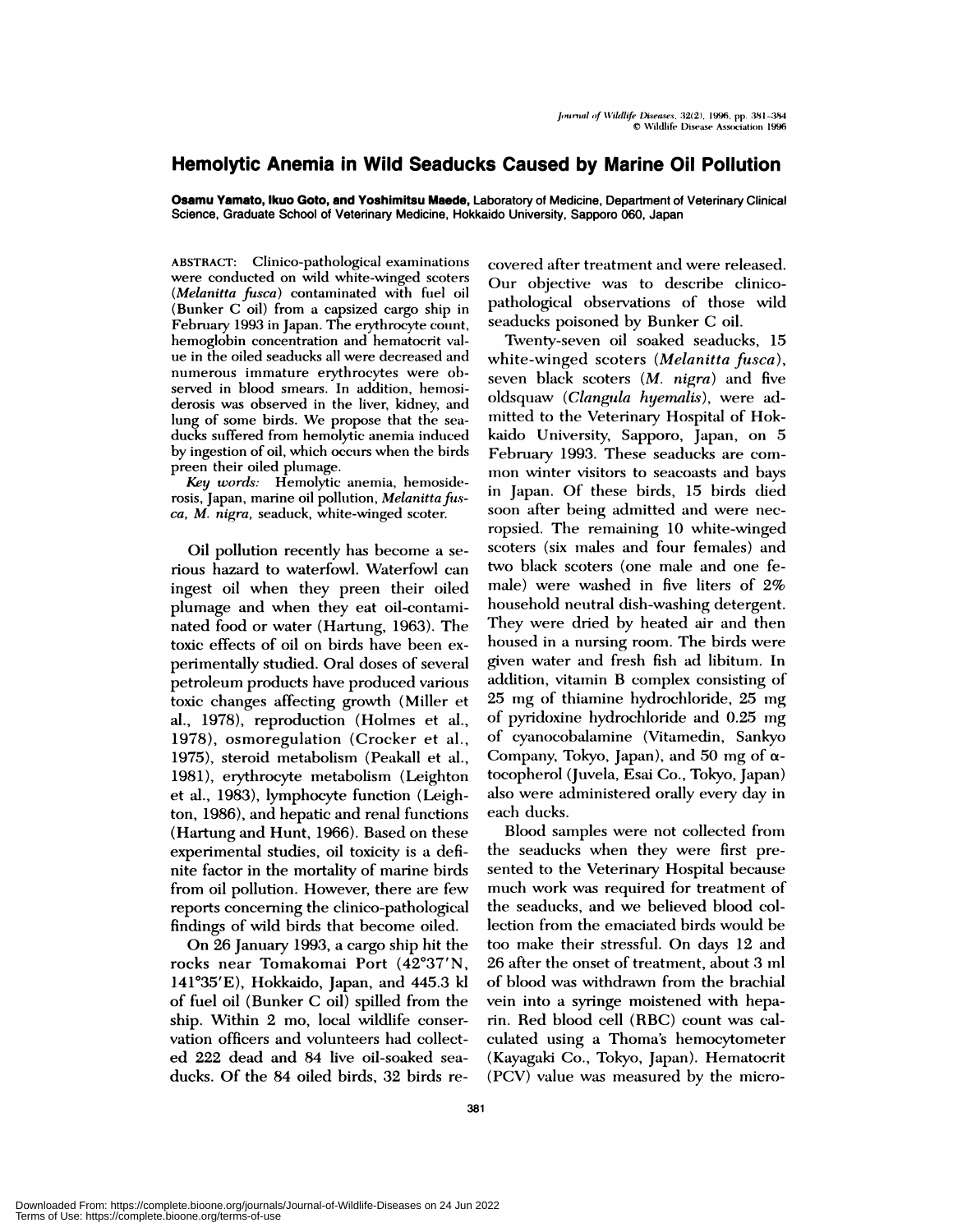| Parameter                               | Day 12 $(n=10)$<br>Mean (SD) |            | Day 26 $(n=10)$<br>Mean (SD) |                         |
|-----------------------------------------|------------------------------|------------|------------------------------|-------------------------|
| Erythrocyte count $(\times 10^6/\mu l)$ |                              | 2.59(0.53) |                              | 3.46(0.32) <sup>a</sup> |
| Hematocrit value $(\%)$                 | $32.1 \quad (2.9)$           |            |                              | 41.5 $(3.7)^{a}$        |
| Hemoglobin (g/dl)                       | $8.2$ (1.5)                  |            |                              | $12.3$ $(1.8)^a$        |
| Polycromatic erythrocyte (%)            | 14.4 $(3.4)$                 |            | 1.1                          | $(0.5)^{a}$             |
| Serum total protein (g/dl)              | 6.2 $(0.5)$                  |            | 7.3                          | $(0.7)^{a}$             |
| Glucose (mg/dl)                         | 135                          | (56)       | 196                          | $(40)^b$                |
| Aspartate aminotransferase (IU/I)       | 39                           | (18)       | 27                           | (11)                    |
| Alanine aminotransferase (IUA)          | 81                           | (31)       | 50                           | $(17)^{b}$              |
| Alkaline phosphatase $(1U/A)$           | 703                          | (631)      | 228                          | $(153)^{h}$             |
| Blood urea nitrogen (mg/dl)             | 5.7                          | (1.2)      | 4.1                          | (1.8)                   |

TABLE 1. Hematological and biochemical data of white-winged scoters *(Melanitta fusca)* poisoned by crude oil, February 1993, Japan.

*a* Significant *(I' <* 0.01) difference between 1)ay 12 and Day 26.

1) Significant *(P <* 0.05) diflerence between Day 12 and Day 26.

hematocrit method and hemoglobin (Hb) concentration by the cyan methemoglobim method (Jain, 1986). Polychromatic erythmocytes were evaluated in blood smears stained with Giemsa's stain, and expressed



FIGURE 1. Blood smears of an oiled whitewinged scoter on day 12 (a) and day 26 (b). Many polychromatic cells (arrows) are seen in a, but not found in b. Giemsa stain. Bar =  $5 \mu$ m.

as a percentage of the cells by examination of more than 500 RBCs. Serum total protein was determined by a protein refractometer (Hitachi Company, Tokyo, Japan). Glucose concentration, aspartate aminotransferase (AST), alanine aminotransfem ase (ALT), alkaline phosphatase (ALP) and blood urea nitrogen (BUN) in the serum were analyzed with a Cobas Mira autoam aiyzer (Hoffrnamn-La Roche Co, Basel, Switzerland).

For histopathological study, tissue sam pies were fixed in 10% buffered fommalin and embedded in paraffin, cut at 3 to 4  $\mu$ m, and stained with hematoxylin and eosin. Selected tissue sections also were stained using Prussian blue (ferric fermocyanide; Wako Pure Chemical Industries Ltd, Osaka, Japan) stain (Benevenga et al., 1976). Statistical significance was determined using the one-sample  $t$ -test (Cressie et al., 1984).

The RBC counts, PCV values, and Hb concentrations in the white-winged scoters all were significantly higher on day 26 than on day 12 (Table 1). In the blood smears, a number of polychromatic erythrocytes were observed on day 12 (Fig. la), but hardly observed on day 26 (Fig. 1b).

Concentrations of serum total protein and blood glucose in the white-winged scoters were significantly increased, and the values of ALT and ALP were signifi-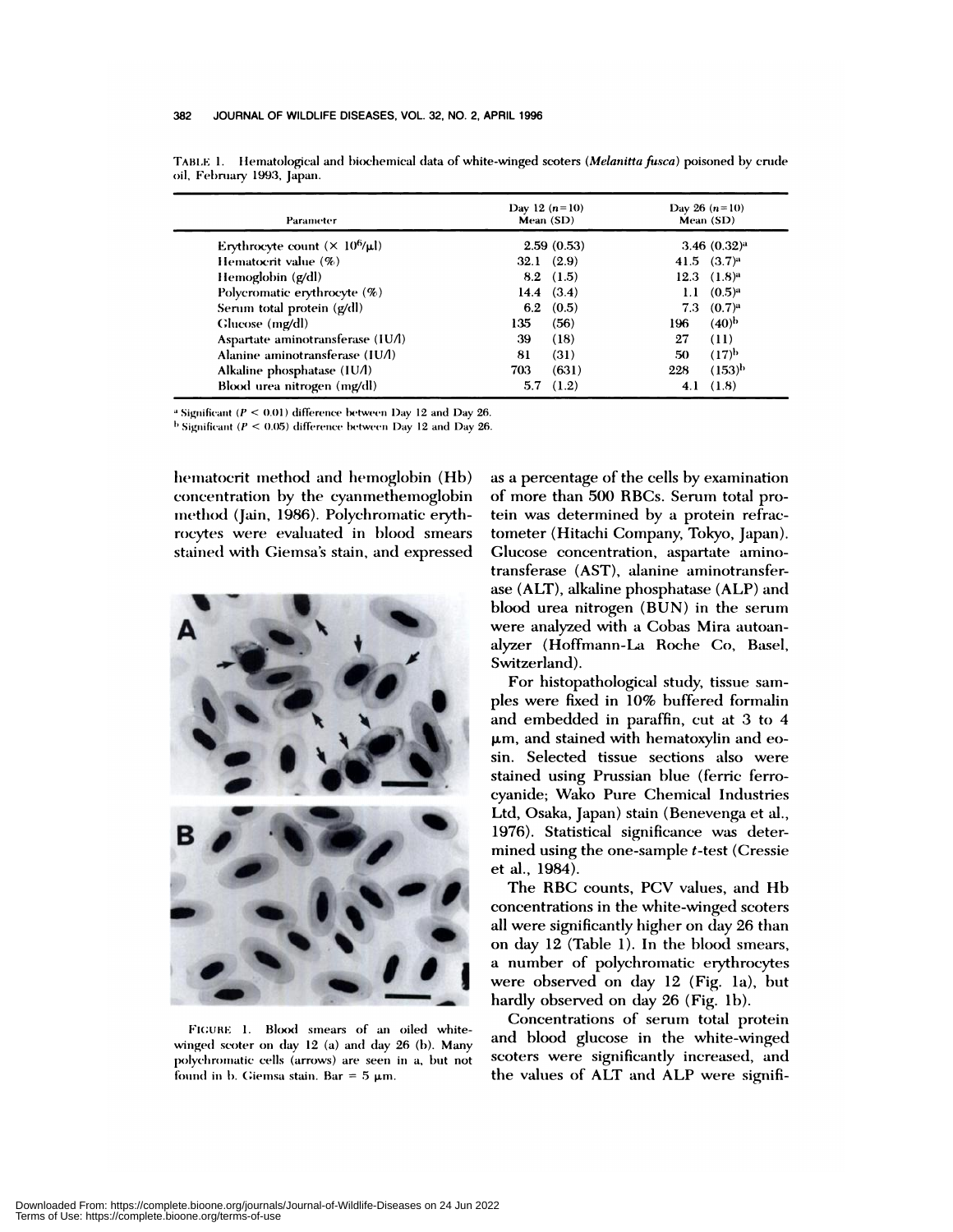

FIGURE 2. A marked deposition of hemosiderin in the liver of an oiled black scoter. Kupffer cells are filled with hemosiderin (arrows). Hemosiderin pig ments also are seen within liver cells. H&E stain. Bar  $= 10 \mu m$ .

cantly decreased during the treatment. The hematological changes in two black scoters were similar to those in the whitewinged scoters (data not shown).

At necropsy, there were no significant gross findings; however, the livers of three of 15 ducks were tinged with dark green. There was no evidence of external or internal hemorrhage. There was a marked deposition of hemosiderin in the liver in all birds examined. Kupffer cells in the liv er had a golden-brown pigment, which also was present in the cytoplasm of liver cells (Fig. 2). The pigment gave a positive reaction with Prussian blue stain, indicating hemosiderin (Benevenga et al., 1976). Hemosiderin also was found in the spleen and kidney, and sometimes in the lung. Hyaline droplets occasionally were seen in the cytoplasm of the renal proximal tubule cells.

Although normal levels for the RBC count, PCV value, and Hb concentration in these birds are unknown, the values obtained on day 12 were significantly lower than those on day 26 in the white-winged scoters. On day 26, serum total protein and glucose concentrations were increased in association with a recovery of appetite when compared with those on day 12, indicating a recovery of those birds to nor mal condition on day 26. Thus, we believe the birds had developed anemia when they were admitted to the hospital. In addition, many polychromatic erythrocytes, immature cells, were seen on blood smears stained with Giemsa's stain on day 12, indicating elevated erythropoiesis in response to the anemia in the birds (Hawkey and Dennett, 1989). The marked hemosid erin deposition in the liver in all necropsied birds also was evidence for hemolysis in these birds. Based on these observations, we believed the birds examined suffered from hemolytic anemia (Leighton et al., 1983).

In the present study, the levels of serum ALT and ALP in the oiled birds on day 12 were significantly higher than those on day 26. In general, increased levels of both ALT and ALP in the blood are a sign of liver disease in most mammals (Kaneko, 1989). In birds, however, these enzymes are not specific indicators of liver damage (Lumeij, 1994). Most past studies on the toxicity of petroleum products to waterfowl were experimental works, in which effects of oil on various organs in experimentally fed birds were examined. To our knowledge, however, reports of clinicopathological findings in birds suffering from oil pollution in the wild are rare.

Leighton et al. (1983) reported that Heinz body hemolytic anemia occurred in herring gulls (Larus argentatus) and Atlantic puffins (Fratercula arctica) administered crude oil (10-20 mI/kg/day) for 4 or 5 days. Their results provide evidence that some oxidants contained in crude oil might damage erythrocytes of oiled birds, because Heinz body formation in erythrocytes is the result of oxidation of hemoglobin in response to various oxidants (Nagel and Ranney, 1973).

Our results support the report by Leighton et al. (1983) that the primary target of oil toxicity in the birds was the peripheral red blood cells.

## **ACKNOWLEDGMENTS**

Thanks are extended to Dr. K. Baba in the Baba Veterinary Hospital in Kawasaki, Japan, and all members of the Hokkaido Wildlife Con